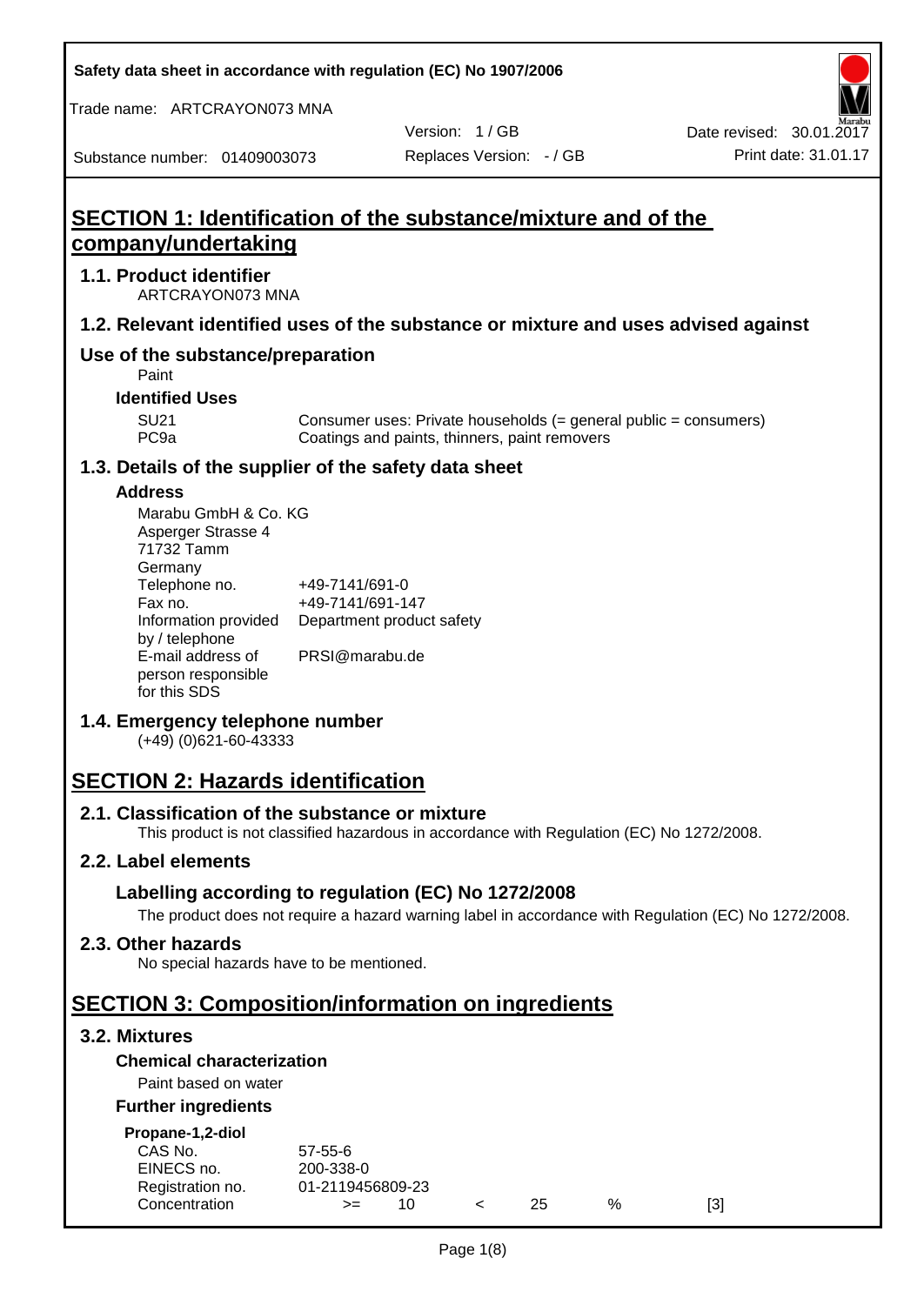#### **Safety data sheet in accordance with regulation (EC) No 1907/2006**

Trade name: ARTCRAYON073 MNA

Substance number: 01409003073 Version: 1 / GB Replaces Version: - / GB Print date: 31.01.17 Date revised: 30.01.2

# **Glycerol**

| CAS No.       | $56 - 81 - 5$ |  |   |     |
|---------------|---------------|--|---|-----|
| EINECS no.    | 200-289-5     |  |   |     |
| Concentration | $>=$          |  | % | [3] |

[3] Substance with occupational exposure limits

# **SECTION 4: First aid measures**

# **4.1. Description of first aid measures**

#### **After skin contact**

Wash with plenty of water and soap. Do NOT use solvents or thinners.

#### **After eye contact**

Separate eyelids, wash the eyes thoroughly with water (15 min.). In case of irritation consult an oculist.

#### **After ingestion**

Rinse mouth thoroughly with water. If larger amounts are swallowed or in the event of symptoms take medical treatment.

#### **4.2. Most important symptoms and effects, both acute and delayed** Until now no symptoms known so far.

# **4.3. Indication of any immediate medical attention and special treatment needed Hints for the physician / treatment**

Treat symptomatically

# **SECTION 5: Firefighting measures**

# **5.1. Extinguishing media**

# **Suitable extinguishing media**

Carbon dioxide, Foam, Sand, Water

# **5.2. Special hazards arising from the substance or mixture**

In the event of fire the following can be released: Carbon monoxide (CO); dense black smoke; Carbon dioxide (CO2); Sulphur dioxide (SO2)

# **5.3. Advice for firefighters**

#### **Other information**

Collect contaminated fire-fighting water separately, must not be discharged into the drains.

# **SECTION 6: Accidental release measures**

**6.1. Personal precautions, protective equipment and emergency procedures** No particular measures required.

# **6.2. Environmental precautions**

No particular measures required.

# **6.3. Methods and material for containment and cleaning up**

Clean preferably with a detergent - avoid use of solvents.

#### **6.4. Reference to other sections**

Information regarding Safe handling, see Section 7. Information regarding personal protective measures, see Section 8. Information regarding waste disposal, see Section 13.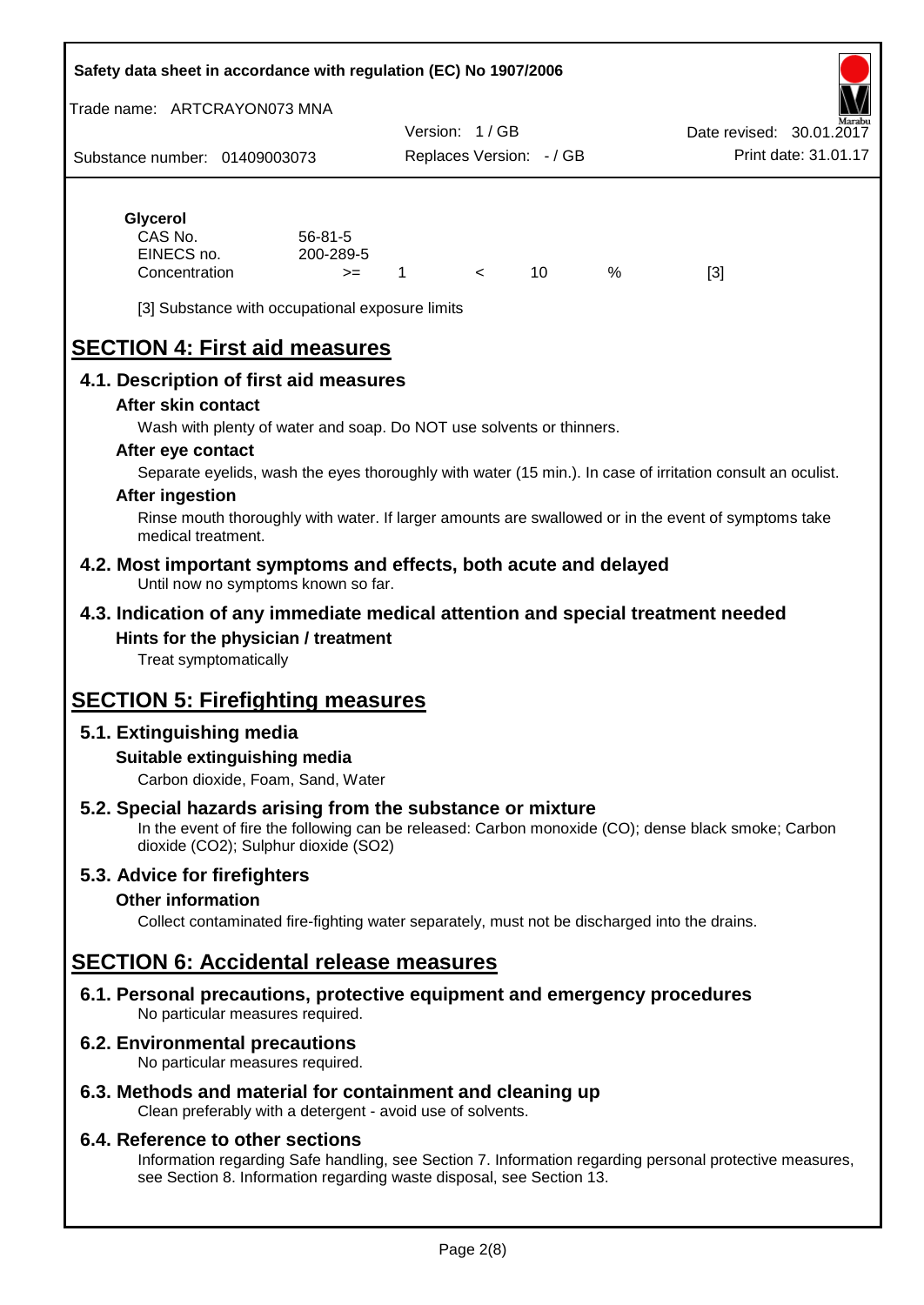| Safety data sheet in accordance with regulation (EC) No 1907/2006                   |                   |                                                                                                   |                          |
|-------------------------------------------------------------------------------------|-------------------|---------------------------------------------------------------------------------------------------|--------------------------|
| Trade name: ARTCRAYON073 MNA                                                        |                   |                                                                                                   |                          |
|                                                                                     |                   | Version: 1/GB                                                                                     | Date revised: 30.01.2017 |
| Substance number: 01409003073                                                       |                   | Replaces Version: - / GB                                                                          | Print date: 31.01.17     |
| <b>SECTION 7: Handling and storage</b>                                              |                   |                                                                                                   |                          |
|                                                                                     |                   |                                                                                                   |                          |
| 7.1. Precautions for safe handling<br><b>Advice on safe handling</b>                |                   |                                                                                                   |                          |
|                                                                                     |                   | Avoid skin and eye contact. Smoking, eating and drinking shall be prohibited in application area. |                          |
| Advice on protection against fire and explosion                                     |                   |                                                                                                   |                          |
| No special measures required.                                                       |                   |                                                                                                   |                          |
| Classification of fires / temperature class / Ignition group / Dust explosion class |                   |                                                                                                   |                          |
| Temperature class                                                                   | T <sub>2</sub>    |                                                                                                   |                          |
| 7.2. Conditions for safe storage, including any incompatibilities                   |                   |                                                                                                   |                          |
| Requirements for storage rooms and vessels                                          |                   |                                                                                                   |                          |
| Store in frostfree conditions.                                                      |                   |                                                                                                   |                          |
| Storage class according to TRGS 510                                                 |                   |                                                                                                   |                          |
| Storage class according to<br><b>TRGS 510</b>                                       | 12                | Non-combustible liquids                                                                           |                          |
| 7.3. Specific end use(s)<br>Paint                                                   |                   |                                                                                                   |                          |
|                                                                                     |                   |                                                                                                   |                          |
| <b>SECTION 8: Exposure controls/personal protection</b>                             |                   |                                                                                                   |                          |
| 8.1. Control parameters                                                             |                   |                                                                                                   |                          |
| <b>Exposure limit values</b>                                                        |                   |                                                                                                   |                          |
| Glycerol                                                                            |                   |                                                                                                   |                          |
| List                                                                                | EH40              |                                                                                                   |                          |
| <b>Type</b><br>Value                                                                | WEL<br>10         | mg/m <sup>3</sup>                                                                                 |                          |
| <b>Status: 2011</b>                                                                 |                   |                                                                                                   |                          |
| Propane-1,2-diol                                                                    |                   |                                                                                                   |                          |
| List                                                                                | EH40              |                                                                                                   |                          |
| <b>Type</b><br>Value                                                                | <b>OES</b><br>10  | mg/m <sup>3</sup>                                                                                 |                          |
| <b>Status: 2011</b>                                                                 |                   |                                                                                                   |                          |
| <b>Other information</b>                                                            |                   |                                                                                                   |                          |
| There are not known any further control parameters.                                 |                   |                                                                                                   |                          |
| 8.2. Exposure controls                                                              |                   |                                                                                                   |                          |
| <b>Exposure controls</b>                                                            |                   |                                                                                                   |                          |
| Provide adequate ventilation.                                                       |                   |                                                                                                   |                          |
|                                                                                     |                   |                                                                                                   |                          |
| <b>SECTION 9: Physical and chemical properties</b>                                  |                   |                                                                                                   |                          |
| 9.1. Information on basic physical and chemical properties                          |                   |                                                                                                   |                          |
| <b>Form</b>                                                                         | liquid            |                                                                                                   |                          |
| <b>Colour</b>                                                                       | coloured          |                                                                                                   |                          |
| <b>Odour</b>                                                                        | odourless         |                                                                                                   |                          |
| <b>Odour threshold</b>                                                              |                   |                                                                                                   |                          |
| Remarks                                                                             | No data available |                                                                                                   |                          |
| <b>Melting point</b><br>Remarks                                                     | not determined    |                                                                                                   |                          |
|                                                                                     |                   |                                                                                                   |                          |

 $\mathbf{r}$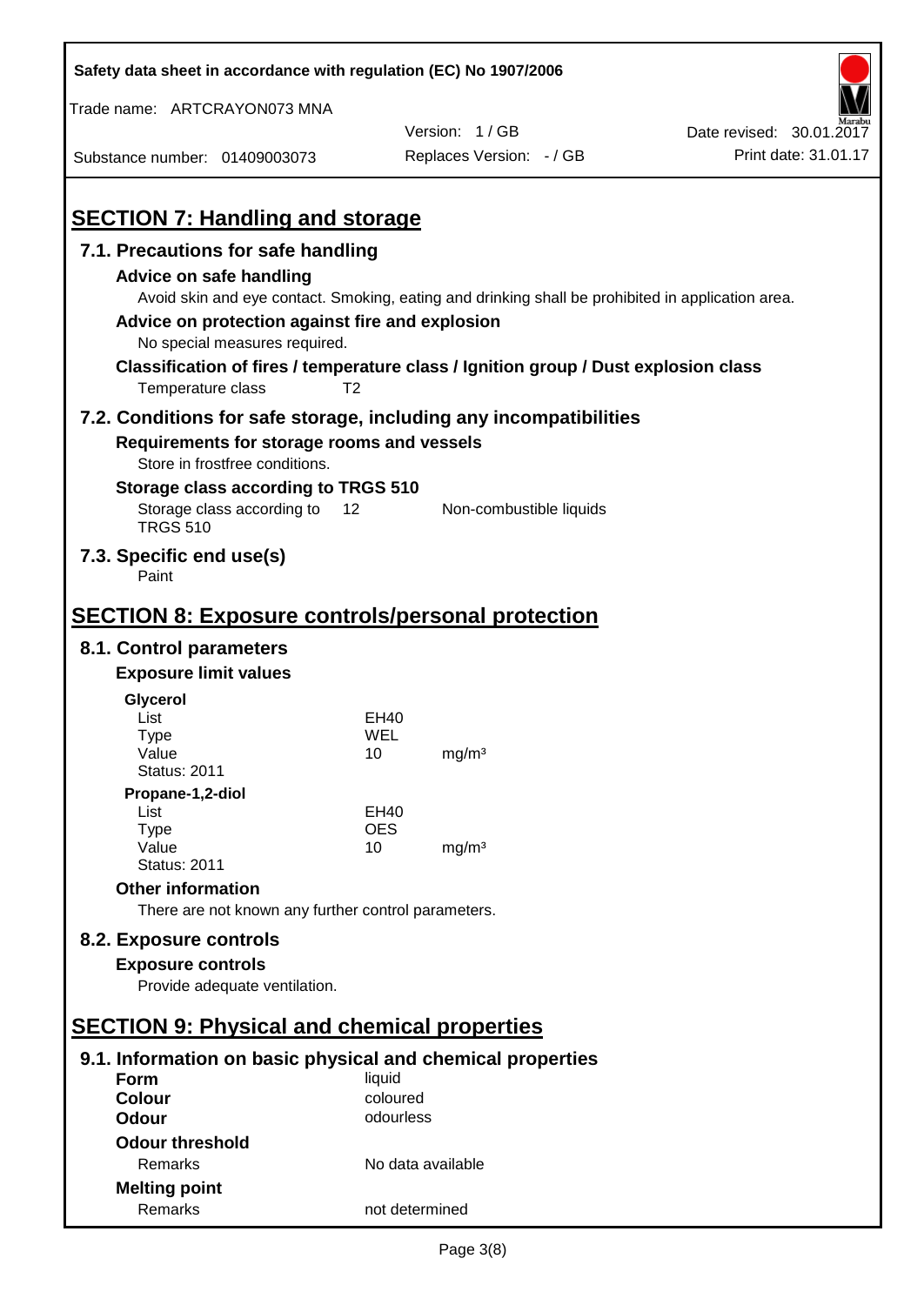| Safety data sheet in accordance with regulation (EC) No 1907/2006         |                                                   |                          |  |  |
|---------------------------------------------------------------------------|---------------------------------------------------|--------------------------|--|--|
| Trade name: ARTCRAYON073 MNA                                              | Version: 1/GB                                     | Date revised: 30.01.2017 |  |  |
| Substance number: 01409003073                                             | Replaces Version: - / GB                          | Print date: 31.01.17     |  |  |
| <b>Freezing point</b><br>Remarks                                          | not determined                                    |                          |  |  |
| Initial boiling point and boiling range                                   |                                                   |                          |  |  |
| Value<br>Pressure<br>Source                                               | 100<br>appr.<br>1.013<br>hPa<br>Literature value  | $\rm ^{\circ}C$          |  |  |
| <b>Flash point</b><br>Remarks                                             | Not applicable                                    |                          |  |  |
| Evaporation rate (ether $= 1$ ) :<br>Remarks                              | not determined                                    |                          |  |  |
| <b>Flammability (solid, gas)</b><br>Not applicable                        |                                                   |                          |  |  |
| Upper/lower flammability or explosive limits                              |                                                   |                          |  |  |
| Lower explosion limit<br>Upper explosion limit<br>Source                  | 2,6<br>appr.<br>12,5<br>appr.<br>Literature value | $%$ (V)<br>$%$ (V)       |  |  |
| Vapour pressure<br>Value<br>Temperature                                   | 23<br>appr.<br>20<br>°C                           | hPa                      |  |  |
| Method                                                                    | Value taken from the literature                   |                          |  |  |
| <b>Vapour density</b><br>Remarks                                          | not determined                                    |                          |  |  |
| <b>Density</b><br>Remarks                                                 | not determined                                    |                          |  |  |
| Solubility in water<br>Remarks                                            | miscible                                          |                          |  |  |
| Ignition temperature                                                      |                                                   |                          |  |  |
| Value<br>Source                                                           | 371<br>appr.<br>Literature value                  | °C                       |  |  |
| <b>Viscosity</b><br>Remarks<br>Remarks                                    | not determined                                    |                          |  |  |
| 9.2. Other information<br><b>Other information</b>                        |                                                   |                          |  |  |
| None known                                                                |                                                   |                          |  |  |
| <b>SECTION 10: Stability and reactivity</b>                               |                                                   |                          |  |  |
| 10.1. Reactivity<br>None                                                  |                                                   |                          |  |  |
| 10.2. Chemical stability<br>No hazardous reactions known.                 |                                                   |                          |  |  |
| 10.3. Possibility of hazardous reactions<br>No hazardous reactions known. |                                                   |                          |  |  |
| 10.4. Conditions to avoid<br>No hazardous reactions known.                |                                                   |                          |  |  |
| 10.5. Incompatible materials                                              |                                                   |                          |  |  |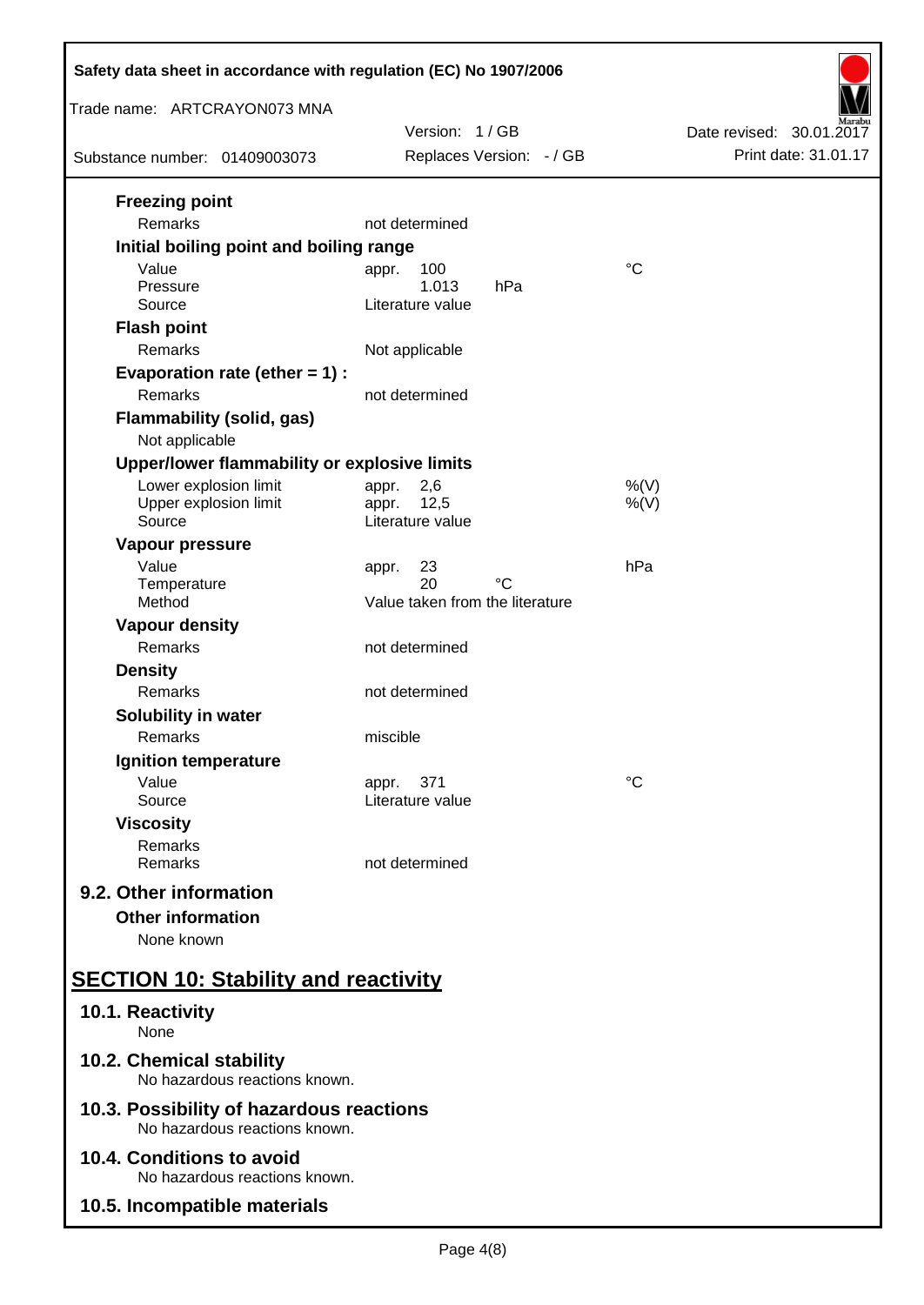| Safety data sheet in accordance with regulation (EC) No 1907/2006                              |                                                                                                    |                          |
|------------------------------------------------------------------------------------------------|----------------------------------------------------------------------------------------------------|--------------------------|
| Trade name: ARTCRAYON073 MNA                                                                   |                                                                                                    |                          |
|                                                                                                | Version: 1/GB                                                                                      | Date revised: 30.01.2017 |
| Substance number: 01409003073                                                                  | Replaces Version: - / GB                                                                           | Print date: 31.01.17     |
| None                                                                                           |                                                                                                    |                          |
| 10.6. Hazardous decomposition products<br>No hazardous decomposition products known.           |                                                                                                    |                          |
| <b>SECTION 11: Toxicological information</b>                                                   |                                                                                                    |                          |
| 11.1. Information on toxicological effects                                                     |                                                                                                    |                          |
| <b>Acute oral toxicity</b>                                                                     |                                                                                                    |                          |
| Remarks                                                                                        | Based on available data, the classification criteria are not met.                                  |                          |
| <b>Acute dermal toxicity</b>                                                                   |                                                                                                    |                          |
| Remarks                                                                                        | Based on available data, the classification criteria are not met.                                  |                          |
| <b>Acute inhalational toxicity</b>                                                             |                                                                                                    |                          |
| Remarks                                                                                        | Based on available data, the classification criteria are not met.                                  |                          |
| <b>Skin corrosion/irritation</b>                                                               |                                                                                                    |                          |
| Remarks                                                                                        | Based on available data, the classification criteria are not met.                                  |                          |
| Serious eye damage/irritation                                                                  |                                                                                                    |                          |
| Remarks                                                                                        | Based on available data, the classification criteria are not met.                                  |                          |
| <b>Sensitization</b>                                                                           |                                                                                                    |                          |
| Remarks                                                                                        | Based on available data, the classification criteria are not met.                                  |                          |
| <b>Mutagenicity</b><br>Remarks                                                                 |                                                                                                    |                          |
|                                                                                                | Based on available data, the classification criteria are not met.                                  |                          |
| <b>Reproductive toxicity</b><br>Remarks                                                        | Based on available data, the classification criteria are not met.                                  |                          |
|                                                                                                |                                                                                                    |                          |
| Carcinogenicity<br>Remarks                                                                     | Based on available data, the classification criteria are not met.                                  |                          |
| <b>Specific Target Organ Toxicity (STOT)</b>                                                   |                                                                                                    |                          |
|                                                                                                |                                                                                                    |                          |
| <b>Single exposure</b><br>Remarks                                                              | Based on available data, the classification criteria are not met.                                  |                          |
| <b>Repeated exposure</b><br>Remarks                                                            | Based on available data, the classification criteria are not met.                                  |                          |
| <b>Aspiration hazard</b>                                                                       |                                                                                                    |                          |
|                                                                                                | Based on available data, the classification criteria are not met.                                  |                          |
| <b>Experience in practice</b>                                                                  |                                                                                                    |                          |
| risk to health can be expected.                                                                | Provided all the recommended protective and safety precautions are taken, experience shows that no |                          |
| <b>Other information</b>                                                                       |                                                                                                    |                          |
| There are no data available on the mixture itself.<br>Directive 1999/45/EC and not classified. | The mixture has been assessed following the conventional method of the Dangerous Preparations      |                          |
| <b>SECTION 12: Ecological information</b>                                                      |                                                                                                    |                          |
| 12.1. Toxicity                                                                                 |                                                                                                    |                          |
| <b>General information</b>                                                                     |                                                                                                    |                          |

There are no data available on the mixture itself.Do not allow to enter drains or water courses.The mixture has been assessed following the summation method of the CLP Regulation (EC) No 1272/2008 and is not classified as dangerous for the environment.

# **12.2. Persistence and degradability**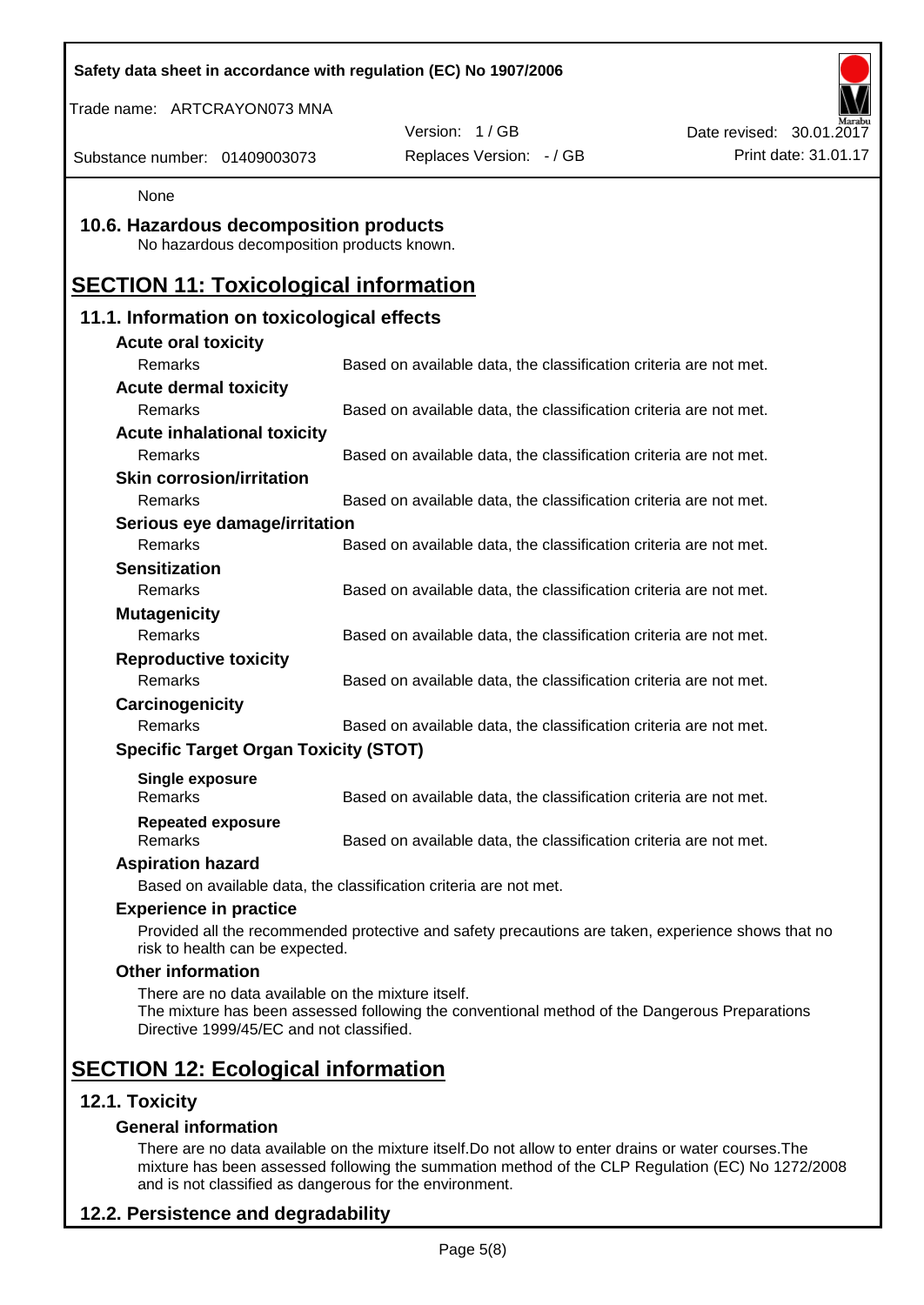| Safety data sheet in accordance with regulation (EC) No 1907/2006                |                                                                                                       |                          |
|----------------------------------------------------------------------------------|-------------------------------------------------------------------------------------------------------|--------------------------|
| Trade name: ARTCRAYON073 MNA                                                     |                                                                                                       |                          |
|                                                                                  | Version: 1/GB                                                                                         | Date revised: 30.01.2017 |
| Substance number: 01409003073                                                    | Replaces Version: - / GB                                                                              | Print date: 31.01.17     |
| <b>General information</b>                                                       |                                                                                                       |                          |
| There are no data available on the mixture itself.                               |                                                                                                       |                          |
| 12.3. Bioaccumulative potential                                                  |                                                                                                       |                          |
| <b>General information</b><br>There are no data available on the mixture itself. |                                                                                                       |                          |
|                                                                                  |                                                                                                       |                          |
| 12.4. Mobility in soil<br><b>General information</b>                             |                                                                                                       |                          |
| There are no data available on the mixture itself.                               |                                                                                                       |                          |
| 12.5. Results of PBT and vPvB assessment                                         |                                                                                                       |                          |
| <b>General information</b>                                                       |                                                                                                       |                          |
| There are no data available on the mixture itself.                               |                                                                                                       |                          |
| 12.6. Other adverse effects                                                      |                                                                                                       |                          |
| <b>General information</b>                                                       |                                                                                                       |                          |
| There are no data available on the mixture itself.                               |                                                                                                       |                          |
| <b>SECTION 13: Disposal considerations</b>                                       |                                                                                                       |                          |
| 13.1. Waste treatment methods                                                    |                                                                                                       |                          |
| Disposal recommendations for the product                                         |                                                                                                       |                          |
| with water and put into the drainage system.                                     | The product can be placed with other household refuse. Small residues in containers can be washed-out |                          |
| Disposal recommendations for packaging                                           |                                                                                                       |                          |
| Completely emptied packagings can be given for recycling.                        | Packaging that cannot be cleaned should be disposed off as product waste.                             |                          |
| <b>SECTION 14: Transport information</b>                                         |                                                                                                       |                          |
| <b>Land transport ADR/RID</b>                                                    |                                                                                                       |                          |
| Non-dangerous goods<br>14.1. UN number                                           |                                                                                                       |                          |
| UN-<br>14.2. UN proper shipping name                                             |                                                                                                       |                          |
|                                                                                  |                                                                                                       |                          |
| 14.3. Transport hazard class(es)<br>Class                                        |                                                                                                       |                          |
| Label                                                                            |                                                                                                       |                          |
| 14.4. Packing group<br>Packing group                                             |                                                                                                       |                          |
| Transport category<br>0                                                          |                                                                                                       |                          |
| 14.5. Environmental hazards                                                      |                                                                                                       |                          |
| <b>Marine transport IMDG/GGVSee</b>                                              |                                                                                                       |                          |
|                                                                                  | The product does not constitute a hazardous substance in sea transport.                               |                          |
| 14.1. UN number<br>$UN -$                                                        |                                                                                                       |                          |
| 14.2. UN proper shipping name                                                    |                                                                                                       |                          |
| 14.3. Transport hazard class(es)                                                 |                                                                                                       |                          |
| Class                                                                            |                                                                                                       |                          |
| Subsidiary risk                                                                  |                                                                                                       |                          |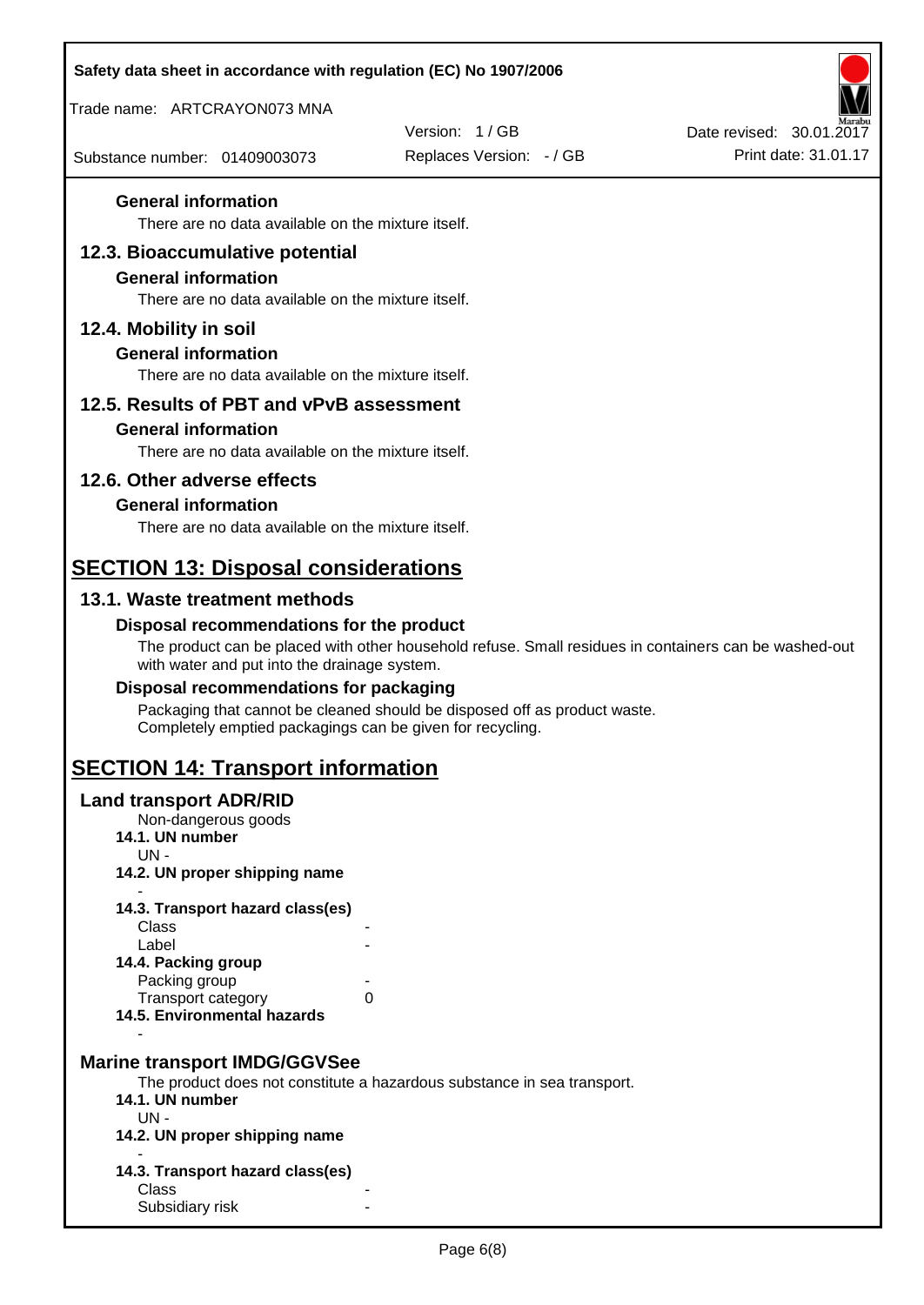|                                            | Safety data sheet in accordance with regulation (EC) No 1907/2006                                                                                                                                                                                                                                                                                                                                                                                                 |      |                                                                                                                                                                                                         |                                                                                                       |
|--------------------------------------------|-------------------------------------------------------------------------------------------------------------------------------------------------------------------------------------------------------------------------------------------------------------------------------------------------------------------------------------------------------------------------------------------------------------------------------------------------------------------|------|---------------------------------------------------------------------------------------------------------------------------------------------------------------------------------------------------------|-------------------------------------------------------------------------------------------------------|
| Trade name: ARTCRAYON073 MNA               |                                                                                                                                                                                                                                                                                                                                                                                                                                                                   |      | Version: 1/GB                                                                                                                                                                                           |                                                                                                       |
|                                            |                                                                                                                                                                                                                                                                                                                                                                                                                                                                   |      |                                                                                                                                                                                                         | Date revised: 30.01.2017                                                                              |
| Substance number: 01409003073              |                                                                                                                                                                                                                                                                                                                                                                                                                                                                   |      | Replaces Version: - / GB                                                                                                                                                                                | Print date: 31.01.17                                                                                  |
| 14.4. Packing group<br>Packing group<br>no | 14.5. Environmental hazards                                                                                                                                                                                                                                                                                                                                                                                                                                       |      |                                                                                                                                                                                                         |                                                                                                       |
| Air transport ICAO/IATA                    |                                                                                                                                                                                                                                                                                                                                                                                                                                                                   |      |                                                                                                                                                                                                         |                                                                                                       |
| 14.1. UN number<br>$UN -$                  | 14.2. UN proper shipping name                                                                                                                                                                                                                                                                                                                                                                                                                                     |      | The product does not constitute a hazardous substance in air transport.                                                                                                                                 |                                                                                                       |
|                                            |                                                                                                                                                                                                                                                                                                                                                                                                                                                                   |      |                                                                                                                                                                                                         |                                                                                                       |
|                                            | 14.3. Transport hazard class(es)                                                                                                                                                                                                                                                                                                                                                                                                                                  |      |                                                                                                                                                                                                         |                                                                                                       |
| Class<br>Subsidiary risk                   |                                                                                                                                                                                                                                                                                                                                                                                                                                                                   |      |                                                                                                                                                                                                         |                                                                                                       |
| 14.4. Packing group                        |                                                                                                                                                                                                                                                                                                                                                                                                                                                                   |      |                                                                                                                                                                                                         |                                                                                                       |
| Packing group                              | <b>14.5. Environmental hazards</b>                                                                                                                                                                                                                                                                                                                                                                                                                                |      |                                                                                                                                                                                                         |                                                                                                       |
|                                            |                                                                                                                                                                                                                                                                                                                                                                                                                                                                   |      |                                                                                                                                                                                                         |                                                                                                       |
| <b>Other information</b><br>no             | Transport within the user's premises:<br>Always transport in closed containers that are upright and secure.                                                                                                                                                                                                                                                                                                                                                       |      | 14.7. Transport in bulk according to Annex II of Marpol and the IBC Code                                                                                                                                | Ensure that persons transporting the product know what to do in the event of an accident or spillage. |
|                                            | <b>SECTION 15: Regulatory information</b>                                                                                                                                                                                                                                                                                                                                                                                                                         |      |                                                                                                                                                                                                         |                                                                                                       |
| or mixture                                 |                                                                                                                                                                                                                                                                                                                                                                                                                                                                   |      |                                                                                                                                                                                                         | 15.1. Safety, health and environmental regulations/legislation specific for the substance             |
| <b>VOC</b>                                 |                                                                                                                                                                                                                                                                                                                                                                                                                                                                   |      |                                                                                                                                                                                                         |                                                                                                       |
| VOC (EU)                                   |                                                                                                                                                                                                                                                                                                                                                                                                                                                                   | 13,5 | %                                                                                                                                                                                                       |                                                                                                       |
| <b>Other information</b>                   |                                                                                                                                                                                                                                                                                                                                                                                                                                                                   |      |                                                                                                                                                                                                         |                                                                                                       |
|                                            |                                                                                                                                                                                                                                                                                                                                                                                                                                                                   |      | The product does not contain substances of very high concern (SVHC).                                                                                                                                    |                                                                                                       |
| <b>Other information</b>                   | All components are contained in the TSCA inventory or exempted.<br>All components are contained in the AICS inventory.<br>All components are contained in the PICCS inventory.<br>All components are contained in the DSL inventory.<br>All components are contained in the IECSC inventory.<br>All components are contained in the NZIOC inventory.<br>All components are contained in the ENCS inventory.<br>All components are contained in the ECL inventory. |      |                                                                                                                                                                                                         |                                                                                                       |
|                                            | 15.2. Chemical safety assessment                                                                                                                                                                                                                                                                                                                                                                                                                                  |      | For this preparation a chemical safety assessment has not been carried out.                                                                                                                             |                                                                                                       |
|                                            | <b>SECTION 16: Other information</b>                                                                                                                                                                                                                                                                                                                                                                                                                              |      |                                                                                                                                                                                                         |                                                                                                       |
|                                            | <b>Supplemental information</b>                                                                                                                                                                                                                                                                                                                                                                                                                                   |      |                                                                                                                                                                                                         |                                                                                                       |
|                                            |                                                                                                                                                                                                                                                                                                                                                                                                                                                                   |      | This information is based on our present state of knowledge. However, it should not constitute a<br>guarantee for any specific product properties and shall not establish a legally valid relationship. | Relevant changes compared with the previous version of the safety data sheet are marked with: ***     |

Page 7(8)

The information in this Safety Data Sheet is based on the present state of knowledge and current